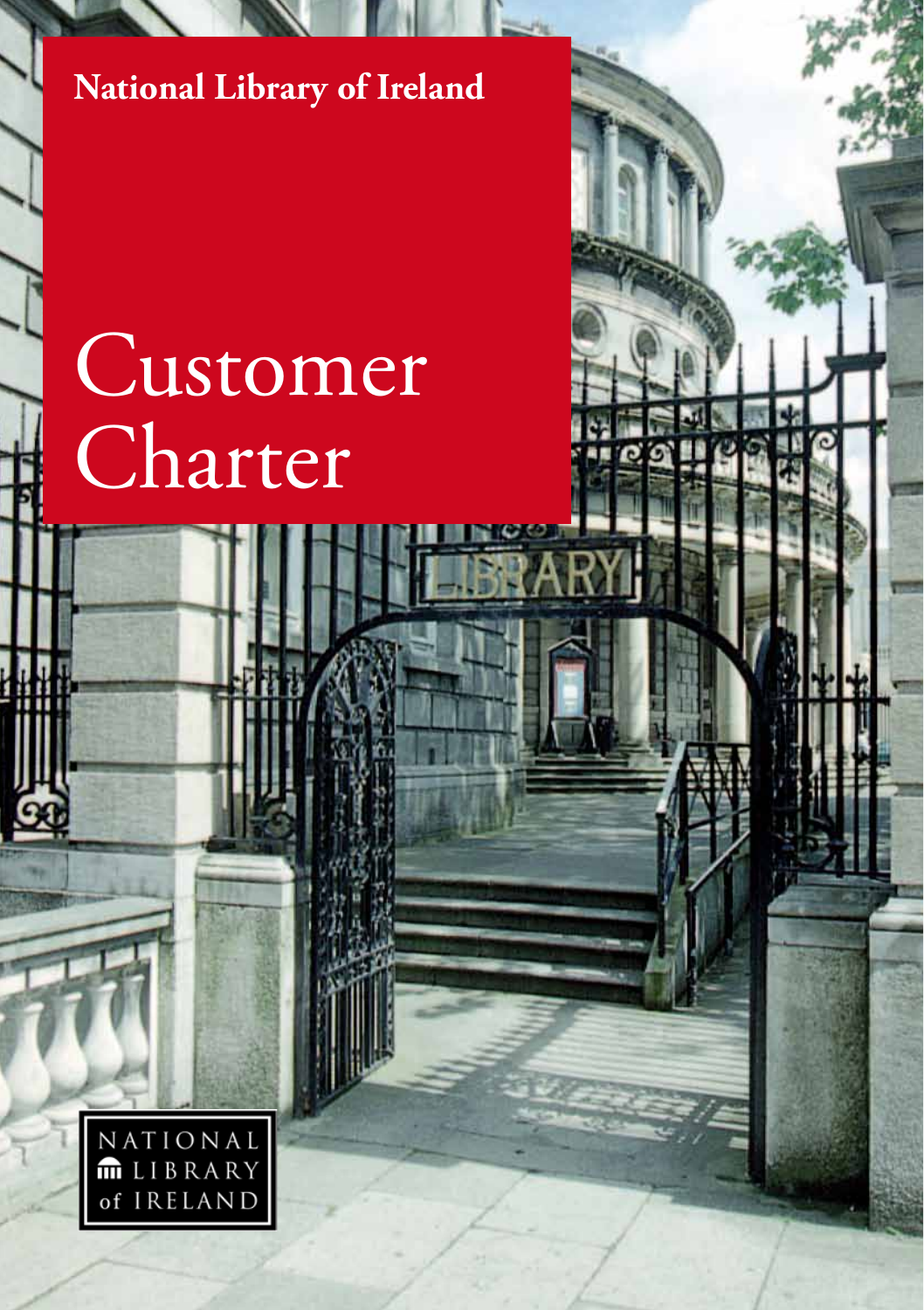

## **Our Mission:**

 To collect, preserve, promote and make accessible the documentary and intellectual record of the life of Ireland and to contribute to the provision of access to the larger universe of recorded knowledge.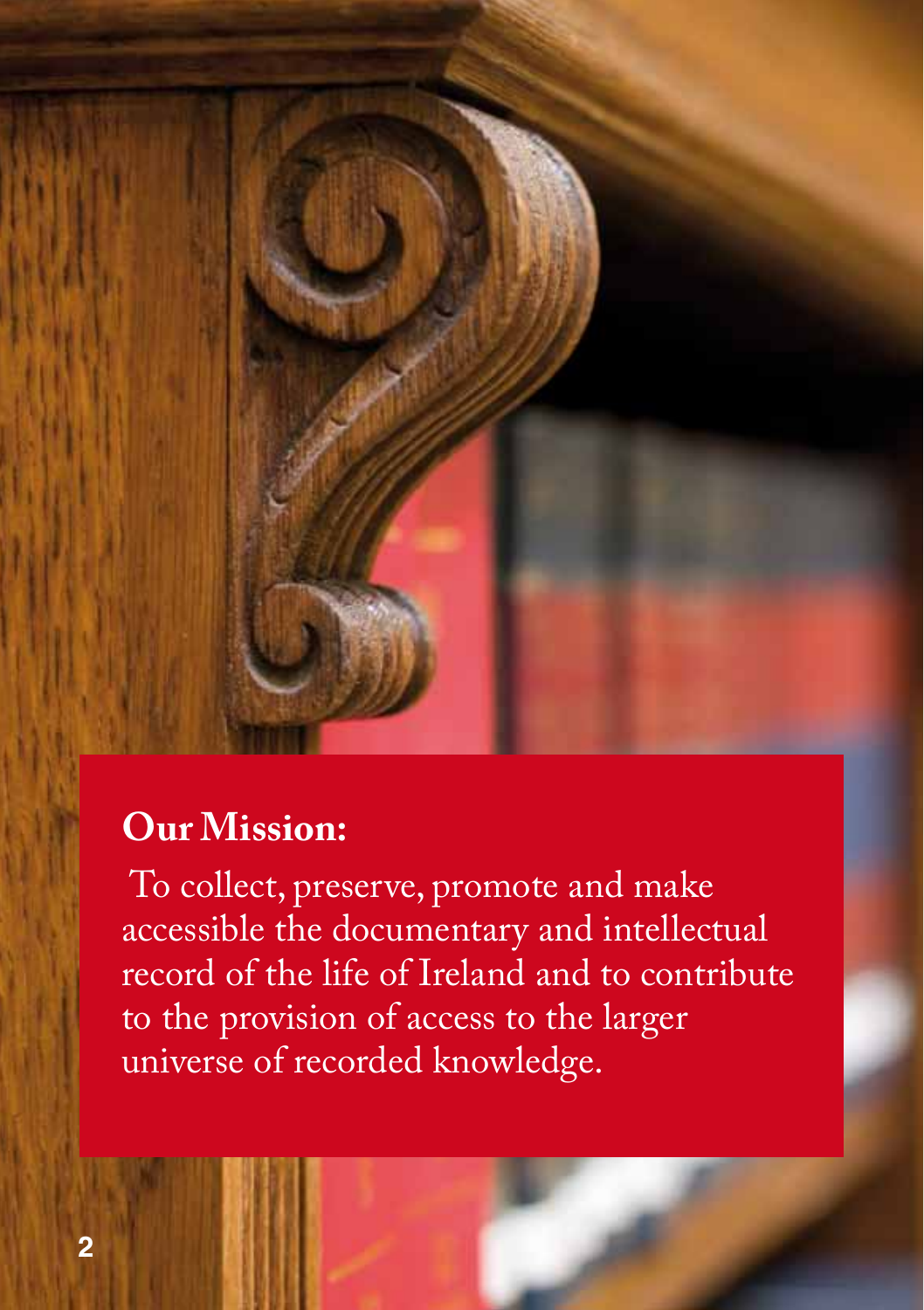This Charter sets out the standards of service you are entitled to expect from us. In delivering this service the Library will:

- **>** Treat you with courtesy, professionalism and efficiency
- **>** Communicate with you in clear, straightforward language
- **>** Welcome all your suggestions and comments
- **>** Provide an environment which is conducive to study and research
- **>** Deal promptly and appropriately with complaints.

## **Consulting our collections**

Services which facilitate access to our collections [including the provision of catalogues and finding aids, the retrieval of material, a reprographic service and an information and reference service] are delivered in our Reading Rooms and other public areas. We also provide an information service by correspondence, telephone and email.

#### **Reading Rooms**

Our targets are:

- **>** Delivery of material stored onsite within 15 minutes of the user's request\*
- **>** Delivery of material stored offsite by early afternoon on the day of retrieval
- **>** Efficient and courteous provision of accurate information
- **>** Issuing timely information about unavoidable interruptions to services.

## **Reference and Information Services**

To help you access our collections and become familiar with our catalogues, finding aids and other services our staff will:

- **>** Process your initial enquiry and/or readers ticket application promptly and with courtesy
- **>** Provide up to date information leaflets on our collections and services
- **>** Help you become self-sufficient in using the Library by explaining the catalogues and assisting you in locating relevant material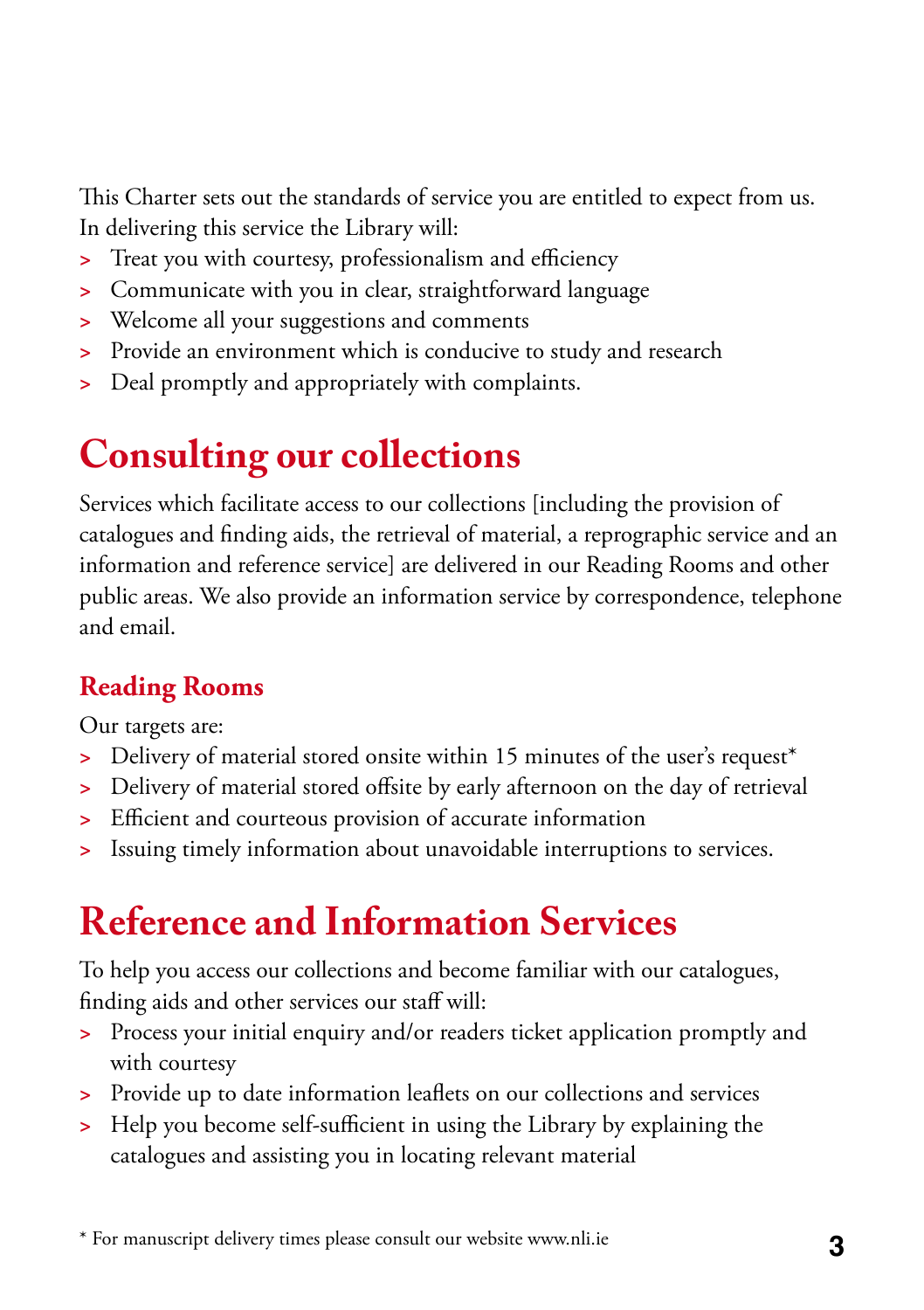- **>** Deal efficiently and accurately with routine enquiries at the reference desk in the Reading Rooms
- **>** Assist you in using online information services
- **>** Ensure equipment is in working order.

## **The Duty Librarian or Archivist will:**

- **>** Answer your enquiries in person by telephone, fax or email
- **>** Provide clear and accurate information on our collections, catalogues and finding aids and Library services on request
- **>** Respond to requests for simple factual information within two business days
- **>** Provide an efficient telephone service.

## **Genealogy Advisory Service**

Staff in the Genealogy Service will deal courteously and in confidence with personal callers seeking advice on family history research in Ireland.

# **Reprographic Services**

The Library provides a range of copying services including self-service copying. We will:

- **>** Process your order within the agreed time frame
- **>** Explain fees payable for copying services
- **>** Regularly review fees to ensure they are fair and appropriate
- **>** Assist you in using self-service printing facilities
- **>** Respond promptly to equipment failure.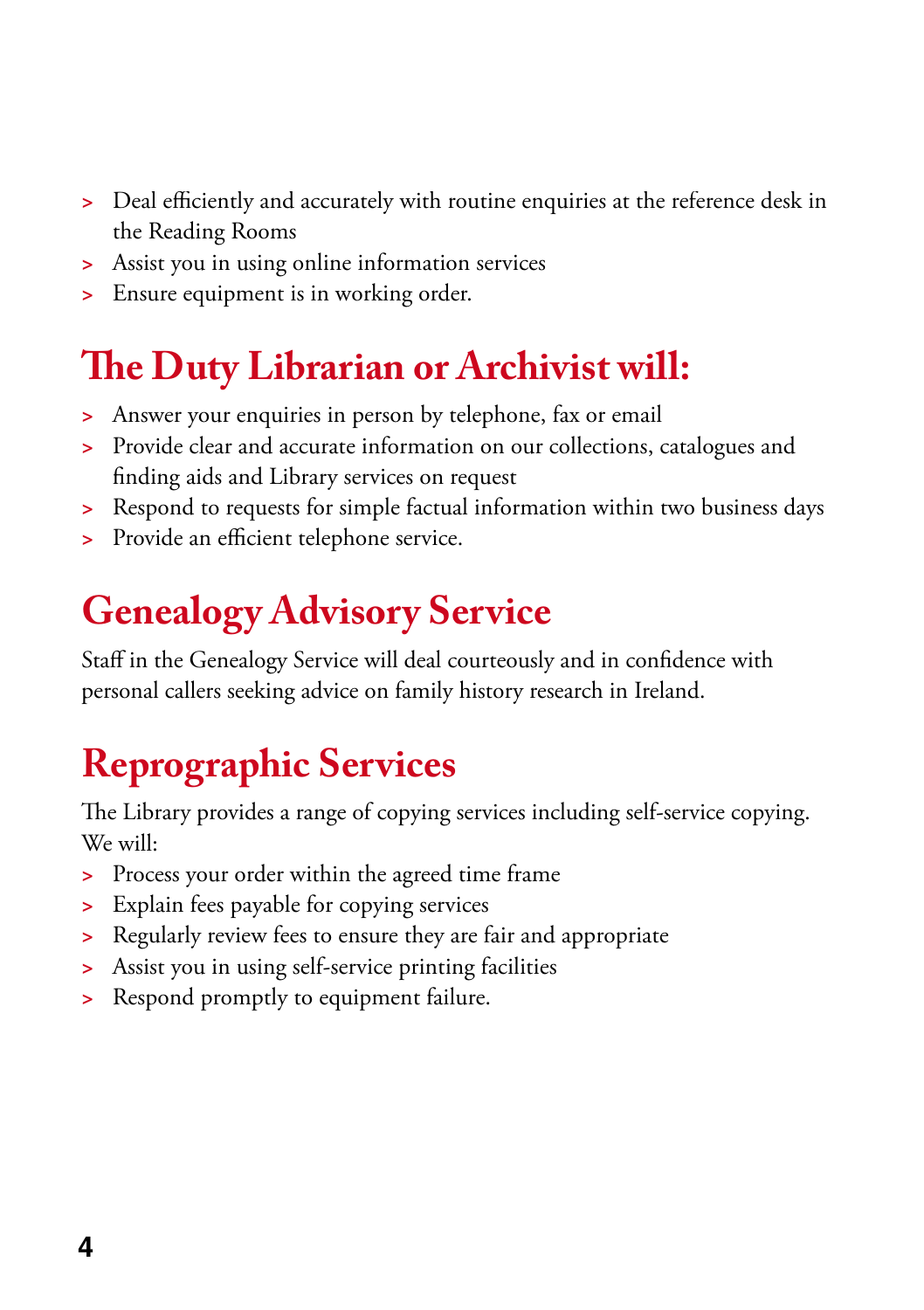

## **Education and Outreach**

We will interpret our collections and make them accessible through:

- **>** Exhibitions on site, travelling, online
- **>** Publications
- **>** Seminars and other activities
- **>** Special public events
- **>** Library tours and talks.

## **Website**

The Library's bilingual website (www.nli.ie) is one of our primary channels of communication providing information on our collection and services. We will listen to your comments on the quality of the website and continue to improve it to meet our customers' requirements. Our website will be:

- **>** Current
- **>** User-friendly
- **>** Compliant with accessibility requirements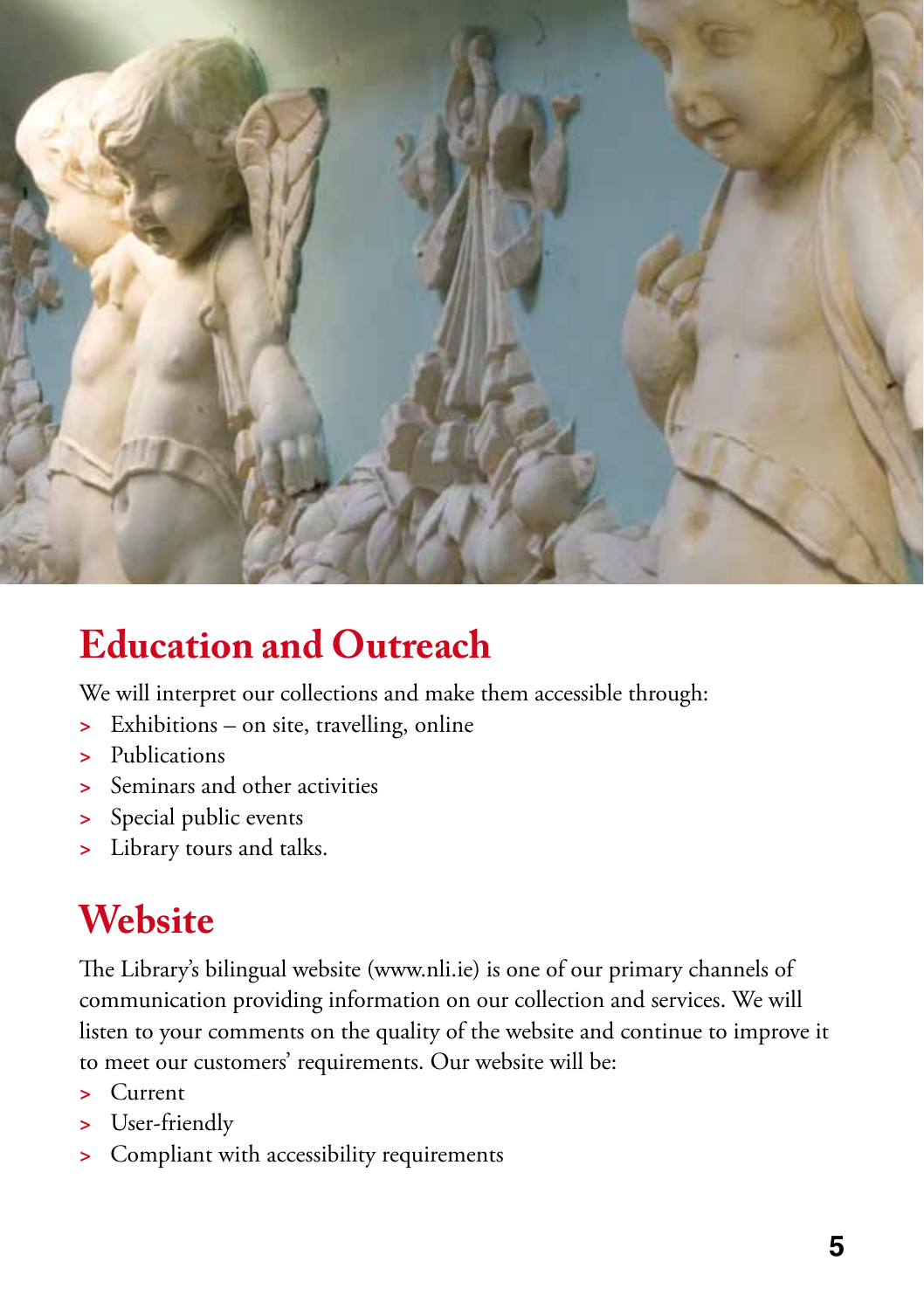- **>** Relevant to our readers' needs in terms of information about catalogues, finding aids, recent acquisitions, and new services
- **>** Provide for feedback through an online Comment Card.

#### **Communication with our customers**

The National Library responds to telephone, mail and email queries relating to our Library services and our corporate operation. At all times we will be fair in our dealings with you. Our service standards are as follows:

#### **Telephone**

We will:

- **>** Answer your telephone queries promptly and politely
- **>** Identify ourselves to you
- **>** Provide routine information on request
- **>** Forward your query to the appropriate section
- **>** Provide relevant contact details for the member of staff you are being directed to
- **>** Ensure that voicemail greetings are updated
- **>** Respond promptly to voicemail messages.

#### **Mail and email**

- **>** Acknowledge all written communications (including emails) within 6 working days
- **>** Provide routine information on request
- **>** Provide a definitive reply to at least 95% of written queries within 20 days
- **>** In cases where there will be a delay we will send you an interim reply explaining the situation before the 20 day period expires.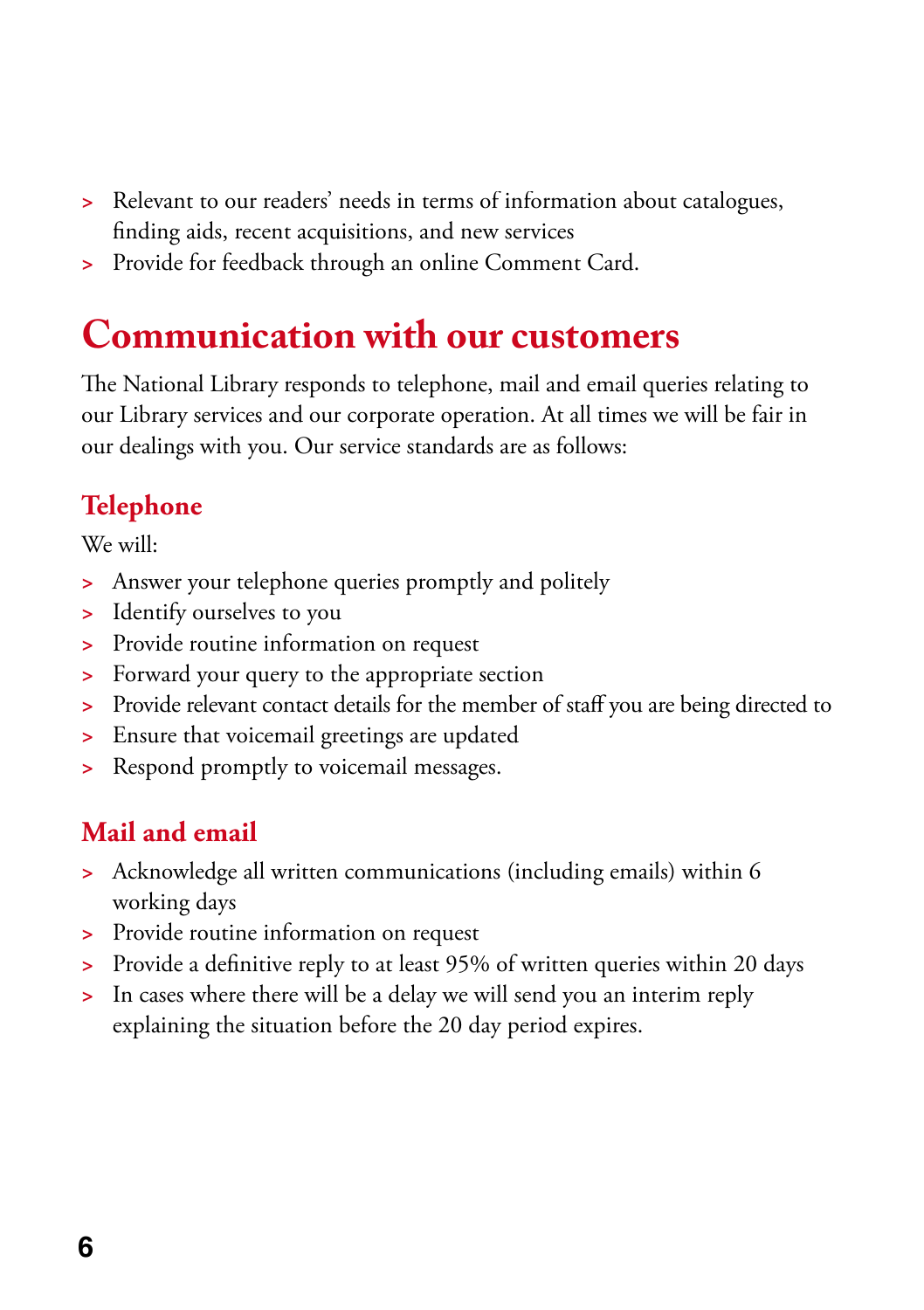## **Complaints**

If you are not satisfied with the service you have received please discuss this with the staff member you have been dealing with. If you prefer, or if you feel the issue is still not resolved, you can address your complaint to the Reader Services Department, National Library of Ireland, Kildare Street, Dublin 2, or to readerservices@nli.ie . All complaints will be:

- **>** Acknowledged within 3 working days and responded to within 10 working days
- **>** Dealt with in a fair and appropriate way
- **>** Treated in confidence unless a complainant wishes otherwise (and subject to our obligations under the Freedom of Information Acts, 1997 and 2003).

If we have made a mistake we will rectify it as quickly as possible and offer an explanation and apology. If you are still dissatisfied we will inform you of your further right to bring the matter before the Ombudsman.

## **Child Protection Policy**

In its work with children and young people the National Library of Ireland is committed to a child-centred approach and undertakes to provide a safe environment and experience, where the welfare of the child/young person is paramount. Our child protection policy has been written in adherence with the recommendations of *Children First: National Guidelines for the Protection and Welfare of Children*, published by the Department of Health and Children.

# **Equal Status Policy**

We are fully committed to providing a service that is accessible and relevant to all our customers and accommodates needs and aspirations specific to particular groups of customers. We will consult with our customers to ensure that their access needs are assessed and we will provide appropriate staff training to support the Equal Status Policy.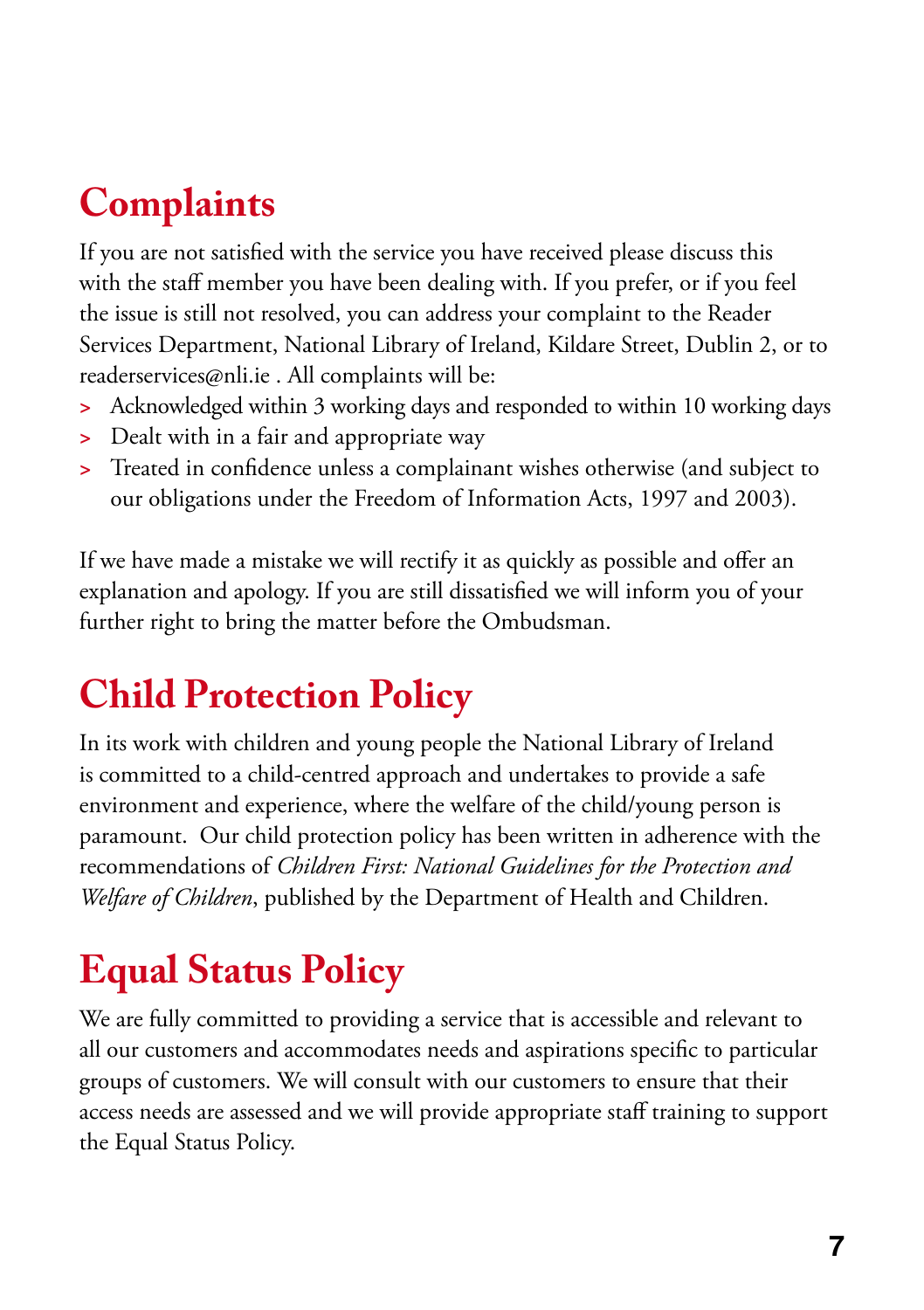### **Seirbhís trí Ghaeilge**

Tabharfar freagra i nGaeilge ar chomhfhreagras a gheofar i nGaeilge. Déanfar gach iarracht freastal ar fhiosrúcháin teileafóin i nGaeilge agus freastal ar dhaoine a thagann i láthair ar mian leo a ngó a dhéanamh trí Ghaeilge.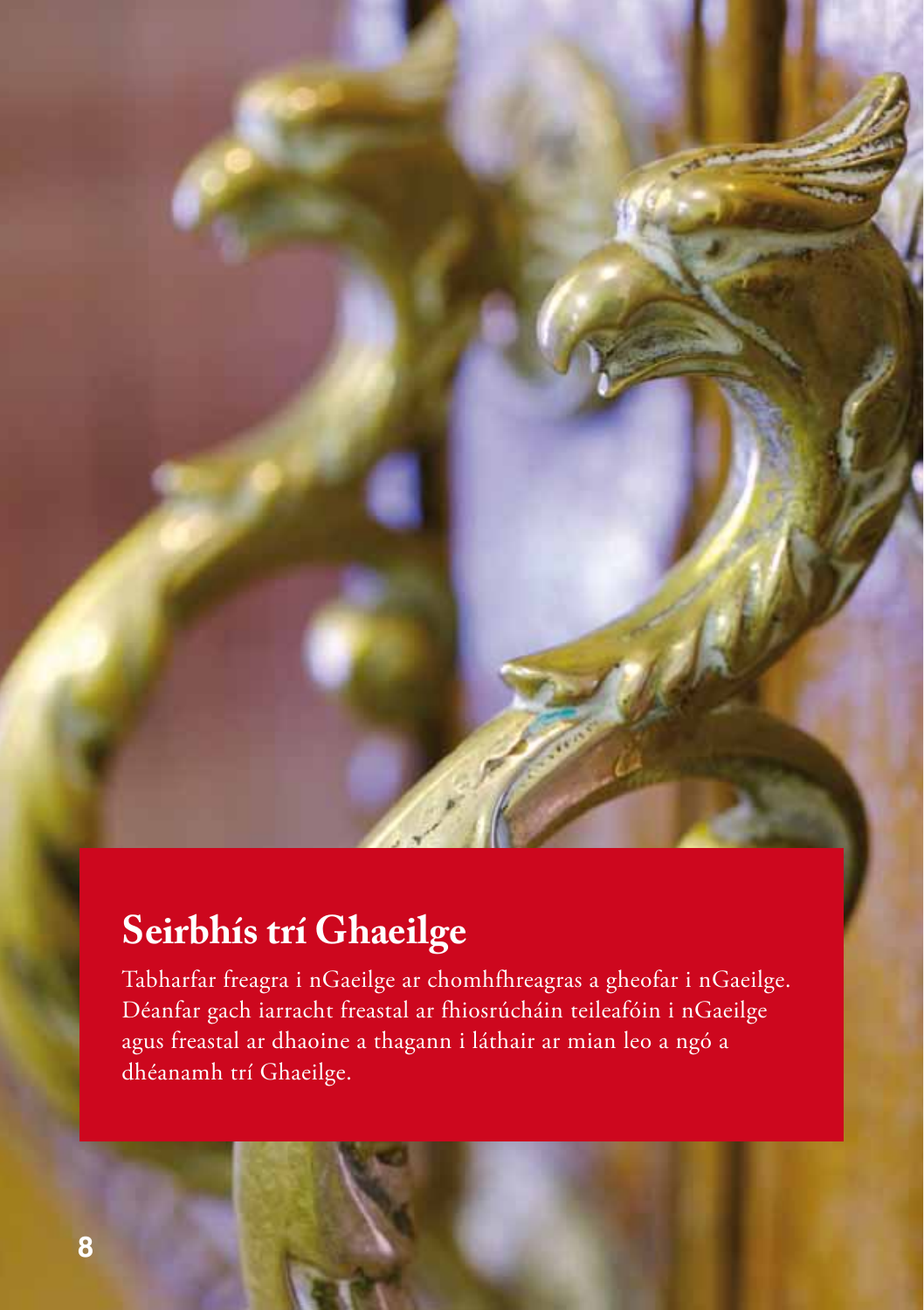## **Freedom of Information**

The Freedom of Information Acts, 1997 and 2003 (the FOI Acts) are designed to allow public access to information held by public bodies which is not routinely available through other sources. Access to information under the Acts is subject to certain exemptions and involves specific procedures and time limits.

FOI Requests to the National Library of Ireland must be made in writing and addressed to Mr Gordon Farrell, FOI Co-ordinator, National Library of Ireland, No 4 Kildare Street, Dublin 2. The request must state clearly that the request is made under the FOI Acts, specify the manner of access sought i.e. copy of record or opportunity to view record, and the request must be accompanied by the appropriate fee. Further information is available on our website www.nli.ie.

## **Feedback**

We regard feedback as the key to understanding the needs and expectations of our customers. We welcome your comments, suggestions and views on any aspect of our services as we believe this will help us to serve you better.

We will:

- **>** Provide Comment Cards in all our Reading Rooms and public areas
- **>** Provide an Online feedback form
- **>** Encourage staff to use their day to day contact with customers to gather feedback on quality of service provided
- **>** Hold an annual forum at which readers can meet with senior management of the Library
- **>** Consistently measure our customer response levels through reader surveys and an annual readers forum.